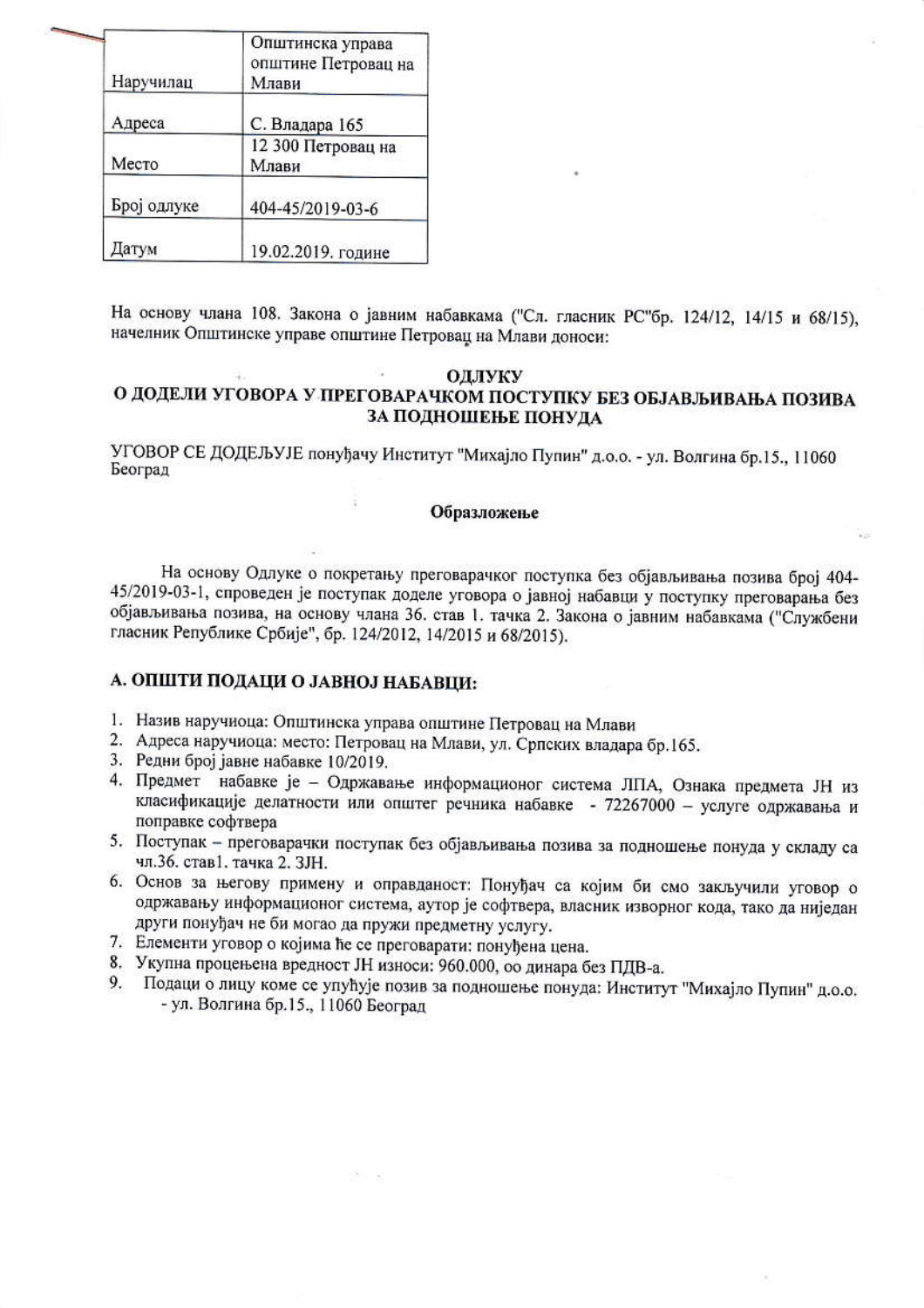Након окончања отварања понуда и поступка преговарања Комисија је истог дана 19.02.2019. године, са почетком у 15:00 часова приступила стручној оцени понуда и утврдила следеће:

# Б. ПРОЦЕДУРА ЈАВНЕ НАБАВКЕ, ОЦЕНА И РАНГИРАЊЕ ПОНУДА:

објављено ie на Порталу набавкама јавним Законом  $\Omega$  $1.$ y складу ca јавних набавки и Интернет адреси наручиоца обавештење о покретању преговарачког поступка; без позива и конкурсна документација, а истовремено је позив упућен директно путем поште, понуђачима: Институт "Михајло Пупин" д.о.о. - ул. Волгина бр.15., 11060 Београд

Рок за достављање понуда утврђен позивом за достављање понуда био је закључно са 19.02.2019.године, до 10,00 часова.

#### Приспеле понуде понуђача:  $2.$

Комисија задужена за спровођење јавне набавке је констатовала да је на адресу наручиоца у наведеном року приспела понуда понуђача: Институт "Михајло Пупин" д.о.о. - ул. Волгина бр.15., 11060 Београд.

Поступак отварања понуда и преговарања је спроведен дана 19.02.2019. године. Отварању понуда преговарању није присуствовао овлашћени представник понуђача.

### 3. Преглед и оцена понуда:

Поступак преговарања: редставник понуђача није присуствовао отварању понуда, те је у складу са конкурсном документацијом цена из понуде прихваћена као коначна.

## 4. Рангирање исправних и прихватљивих понуда:

На основу свеобухватне и стручне оцене понуда, а применом критеријума најниже понуђене цене, извршено је рангирање свих исправних и прихватљивих понуда:

| ред.бр. | ПОНУЂАЧ                                                                      | <b>БРОЈ ПОНУДЕ</b>                | ПОНУЂЕНА ЦЕНА<br>без ПДВ-а |
|---------|------------------------------------------------------------------------------|-----------------------------------|----------------------------|
| 11.     | Институт "Михајло<br>Пупин" д.о.о. - ул.<br>Волгина бр.15., 11060<br>Београд | 367/1-19 од 12.02.2019.<br>године | 798.000,00                 |